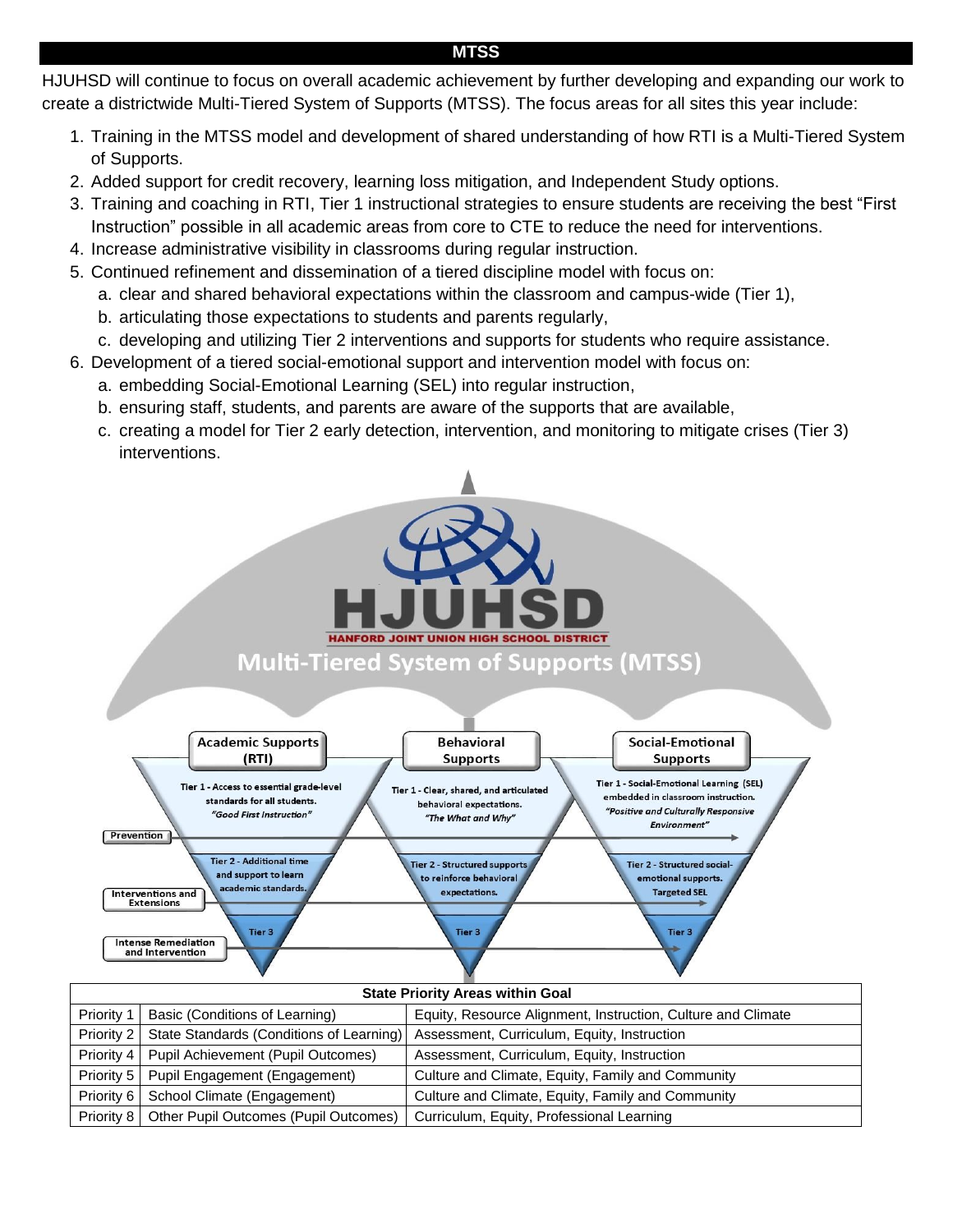### **DATA**

HJUHSD will increase its capacity to make data-based decisions by:

- 1. Continuing to evaluate our existing data system's capabilities.
- 2. Further training in our data systems and appropriate data entry with a particular focus on Aeries Analytics to build internal capacity of users.
- 3. Building district capacity to extract appropriate data reports along with analysis of those reports to guide instruction in a more timely and relevant manner.

| <b>State Priority Areas within Goal</b> |                                                       |                                                              |  |
|-----------------------------------------|-------------------------------------------------------|--------------------------------------------------------------|--|
|                                         | Priority 1   Basic (Conditions of Learning)           | Equity, Resource Alignment, Instruction, Culture and Climate |  |
|                                         | Priority 2   State Standards (Conditions of Learning) | Assessment, Curriculum, Equity, Instruction                  |  |
|                                         | Priority 4   Pupil Achievement (Pupil Outcomes)       | Assessment, Curriculum, Equity, Instruction                  |  |
|                                         | Priority 6   School Climate (Engagement)              | Culture and Climate, Equity, Family and Community            |  |

## **COMMUNICATION & MARKETING**

HJUHSD will continue to focus on all facets of communication between all district stakeholders by:

- 1. Further developing and implementing internal communication protocols with a focus on transparency, efficiency, and accountability.
- 2. Ensuring staff, students, parents, and the community have ease of access to district and school staff with a focus on transparency, timely response, and resolution.
- 3. Increased parent and community outreach by the district and schools to increase parent involvement and input.
- 4. Continuing to use and explore all forms of media designed for communication.
- 5. Continuing training and implementation of Parent Square.
- 6. Marketing district and school programs and accomplishments regularly through a variety of mediums including the website, social media, print media, video, and through participation and visibility at school and community functions.

| <b>State Priority Areas within Goal</b> |                                                |                                                   |  |
|-----------------------------------------|------------------------------------------------|---------------------------------------------------|--|
|                                         | Priority 3   Parental Involvement (Engagement) | Culture and Climate, Equity, Family and Community |  |
|                                         | Priority 5   Pupil Engagement (Engagement)     | Culture and Climate, Equity, Family and Community |  |
|                                         | Priority 6   School Climate (Engagement)       | Culture and Climate, Equity, Family and Community |  |

### **HANFORD ONLINE CHARTER**

HJUHSD will focus heavily on Hanford Online Charter (HOC) with a specific goal of further program development, marketing, and branding the school. Increase our outreach to students who have left the district in an effort to significantly expand the school and retain HJUHSD students within the district. We will continue to market HOC as an option for students and parents as we exit the COVID-19 Pandemic.

| <b>State Priority Areas within Goal</b> |                                                    |                                                   |  |  |
|-----------------------------------------|----------------------------------------------------|---------------------------------------------------|--|--|
| Priority 1                              | Basic (Conditions of Learning)                     | Equity, Instruction, Culture and Climate          |  |  |
| Priority 2                              | State Standards (Conditions of Learning)           | Curriculum, Equity, Instruction                   |  |  |
| Priority 4                              | Pupil Achievement (Pupil Outcomes)                 | Equity, Instruction                               |  |  |
| Priority 5                              | Pupil Engagement (Engagement)                      | Culture and Climate, Equity, Family and Community |  |  |
| Priority 6                              | School Climate (Engagement)                        | Culture and Climate, Equity, Family and Community |  |  |
|                                         | Priority 8   Other Pupil Outcomes (Pupil Outcomes) | Curriculum, Equity                                |  |  |